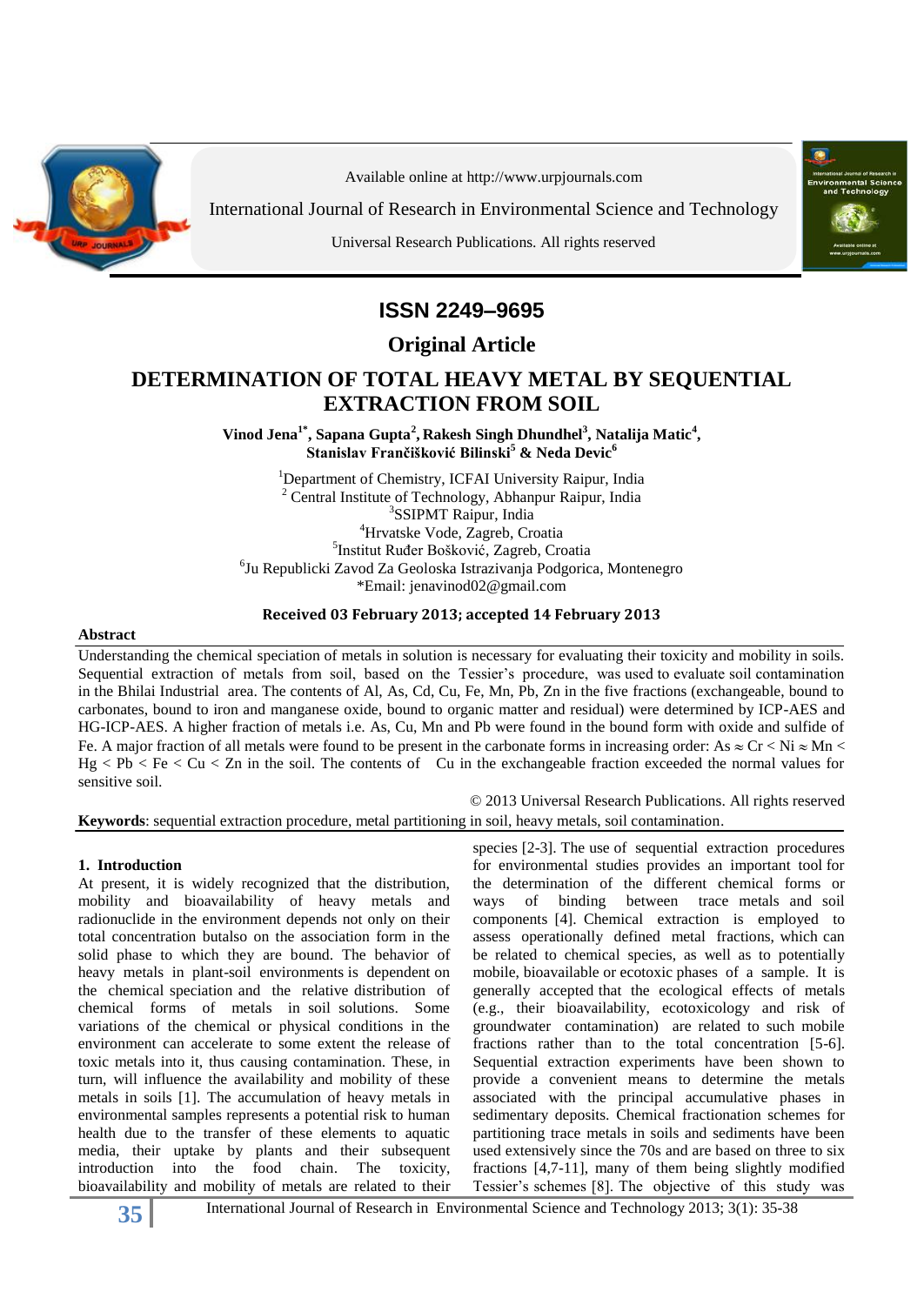to investigate the partitioning of Al, As, Cu, Fe, Mn, Pb, Zn in soil collected from Industrial area of Bhilai City. Determinations were carried out by inductively coupled plasma atomic emission spectrometry (ICP-AES) or hydride-generation inductively coupled plasma atomic emission spectrometry (HG-ICP-AES).

# **2. Materials and Methods**

### **2.1 Collection of sample**

All contaminated soil samples (0 to 15 cm) used in this study were collected from different locations of Bhilai Industrial area (latitude: 21°12'36"N, longitude: 81°22' 47" E) near Raipur, capital of Chhattisgarh state, central India).

#### **2.2 Preparation of sample**

Samples were taken from 0 to 15 cm depth, using a small shovel, after manual removal of leaves, roots and stones. Soils were sieved through a 2 mm sieve in order to eliminate stones and other materials extraneous to soil, and then stored in polyethylene bags for transport to the laboratory. The sieved soils were spread over a polyethylene sheet and air-dried at room temperature for one week. The residual moisture was removed by heating at  $105\pm5^{\circ}$ C for 3 h. Samples were ground to a fine powder in a tungsten-carbide swing mill for 3 min and sieved through  $a < 1$  µm sieve. The HMs present in different geochemical fractions of the soil was determined by the sequential extraction scheme [8].

#### **2.3 Chemical and reagents**

The AR grade (E. Merck, Germany) chemicals were used for digestion of the soil and plant samples. The ICP multielement (23 elements) standard (E. Merck, Germany) was used for preparation of the calibration curve.

#### **2.4 Chemical analysis**

An instrument: inductively coupled plasma- atomic emission spectrometry (ICP-AES) Ultima-2 from Jobin Yvon, France equipped with parallel flow nebulizer and cyclonic spray chamber was used for the monitoring of the heavy metals (i.e. Cr, Mn, Fe, Ni, Cu, Zn, and Pb). Atomic Absorption Spectrophotometer (AAS) GBC 932 Australia equipped with Hydride Generator (HG-3000) was used for the determination of the total arsenic and mercury using sodium borohydride for reduction. The standard addition method was used for the quality control and data validation of the method.

#### **3. Summary of the sequential extraction procedure (SEP)**

According to the Tessier′s procedure, the SEP operationally groups heavy metals into the following five fractions**:**

#### **F.1. Soluble and exchangeable**

The soluble and exchangeable metals from soil were extracted with 20 mL of a 1.0 M  $MgCl<sub>2</sub>$  solution adjusted to a pH of 7.0 by mechanical shaking for 1 h at 20  $^{\circ}$ C.

#### **F.2. Bound to carbonates**

The carbonates in the residue from the previous step were extracted with 20 mL of a 1.0 M NaAc solution adjusted to a pH of 5.0 with HAc by continuously shaking for 4 h at room temperature.

#### **F.3. Bound to iron and manganese oxides**

Metals bound to iron and manganese oxides were extracted from the residue of the second extraction by shaking with 50 mL of a 0.04 M NH2OH.HCl/25 % HAc solution. The

#### extraction was performed at  $96\pm3$  °C for 5.5 h.

#### **F.4. Bound to organic matter**

Metals bound to organic matter were extracted by pouring 7.5 mL of a  $0.02$  M HNO<sub>3</sub> solution and 12.5 mL of a 30 %  $H_2O_2$  solution adjusted to a pH of 2.0 onto the residue from F3, then providing continuous agitation for 2 h at the temperature of  $85^{\circ}$ C. An additional volume of 7.5 mL of the 30 %  $H_2O_2$  solution adjusted to a pH of 2.0 is then added, while maintaining continuous agitation and a temperature of  $85^{\circ}$ C for another 3 h. This solution was then cooled to room temperature. An aliquot of 12.5 mL of a 3.2 M NH<sub>4</sub>Ac/ 20 % HNO<sub>3</sub> solution was added and shaken for 30 min.

#### **F.5. Bound to the soil matrix (residual fraction)**

The residue from F4 was quantitatively transferred into a digestion vessel and metals were dissolved in aqua regia using  $7 \text{ mL of } 10 \text{ M HCl and } 2.3 \text{ mL of } 15.8 \text{ M HNO}_3.$ The temperature of the reaction mixture was slowly risen until reflux conditions and maintained for 2 h. Three parallel extractions were carried out, in each case using 2.5g soil. All solid/liquid separations were performed by centrifuging, at 5000 rpm for 15 min. The supernatant was removed and analyzed for metals. The residue was washed with 20 mL of de-ionized water. After centrifugation for 15 min the supernatant was discarded. All dilutions were made to 50 mL with 2 %  $(v/v)$  $HNO<sub>3</sub>$ . For each fraction a blank was subjected to the same procedure.

#### **4. Results and discussions**

The element contents determined in the five fractions (average of 3 parallel samples) following the SEP are shown in Table 1, while the distribution among the fractions is presented in Figure 1. The data show a preferential distribution of elements among fractions.





1. **Bioavailable Species:-**The exchangeable and bond to carbonates species, corresponding to the first two fractions, are generally called "bio-available", as they exhibit a mobility relative to the environment and are potentially available for plants. Results show that the amounts of As, Mn, Ni, Hg and Pb, in bio-available form are very low, namely below 1 % in soil .The bio-available As, Cr and Mn ranges between 1 and 5 % in the soil, is exclusively bound to carbonates. In both samples, 30 % of Cd and 20 % of Pb are in bio-available form. Pb (40%) is mainly mainly bound to carbonates while relatively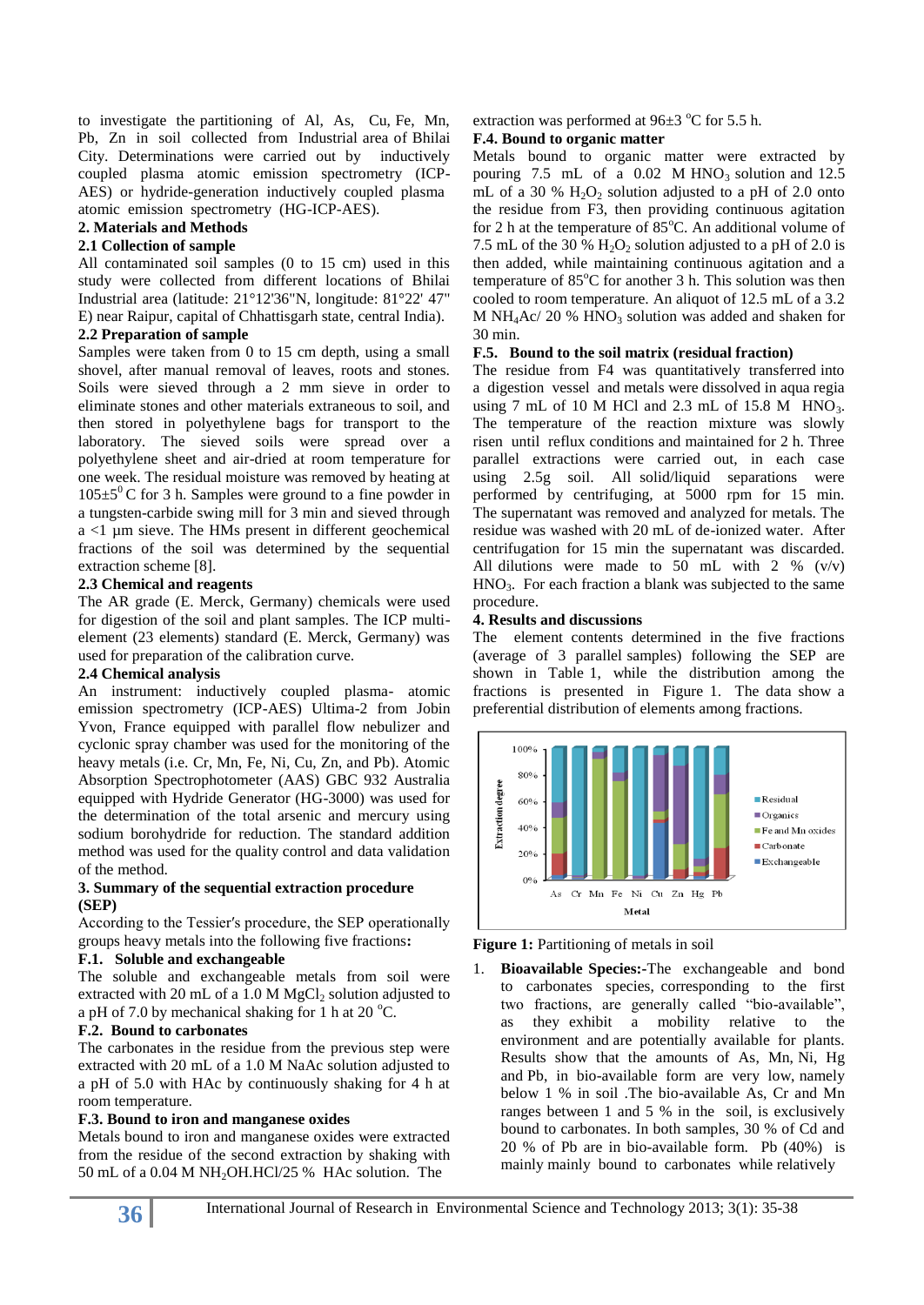| <b>Metal</b>              | <b>Exchangeable</b> | <b>Carbonates</b> | <b>Fe/Mn oxides</b> | Organic | <b>Residual</b> |
|---------------------------|---------------------|-------------------|---------------------|---------|-----------------|
| Concentration $(mg kg-1)$ |                     |                   |                     |         |                 |
| As                        | < 0.10              | 0.52              | 0.85                | 0.37    | 1.3             |
| Cr                        | 9.25                | 1.78              | 2.45                | 12.6    | 828             |
| Mn                        | < 0.10              | 1.34              | 2133                | 121     | 68              |
| Fe                        | 5.43                | 17.5              | 8738                | 762     | 2165            |
| Ni                        | < 0.11              | 0.18              | 0.32                | 2.4     | 110             |
| Cu                        | 204                 | 11.7              | 30.1                | 204     | 24              |
| Zn                        | 0.14                | 1.9               | 5.29                | 16.5    | 3.61            |
| Hg                        | < 0.12              | 0.16              | 0.23                | 0.29    | 4.3             |
| Pb                        | 0.14                | 21.8              | 37.5                | 13.8    | 18.5            |

**Table 1** Fractions of elements in soil following the sequential extraction procedure (m=3)

high proportions of Fe (32%) and Cu (21 %) are bio-available as exchangeable species.

- **Species bound to Fe-Mn oxides:** Logically, Fe and Mn occur mainly in the oxide fraction. In the soil Fe (80 %) and Mn (20%) are main contributors. Copper and Lead bond to oxides occur in the same proportions, around 39 % and 49 % respectively. The fraction of As, Cr, Ni, Zn and Hg associated with oxides is very less in the soil especially in the case of Hg.
- 3. **Species bound to organic matter:-** High amounts of Cu (up to 68 %) and also Ni, and Hg are bound to the organic matter.
- 4. **Species in residual fraction:-**The proportion of Fe (above 68 %) in the residual form of is much higher than the other elements. The order of element follows Fe>Cr>Ni> Mn>Cu. The weight of As and Zn in this fraction is relatively low.

In summary, Cu, Fe, Mn, and Pb are present mainly in the oxides fraction, Cu is bound to organic matter, while the main fraction for As & Cr is the residual. For all elements, an increase of the fraction bound to Fe/Mn oxides occurs with an increase of Fe and Mn content in soil.

## **5. Conclusions**

This study has shown that soil composition and physicochemical characteristics strongly influence metal partitioning in soil. Elements are mainly bound to Fe/Mn oxides and are present in the exchangeable fraction in only small amounts, except for Cu and to a slight extent Cr and Ni. The amount in this oxide fraction increases with the increase of Fe and Mn contents in soil. The organic matter has an important influence on the mobility of several species. Thus, elements like Cu, Ni and Hg can be retained on organic matter. Metals immobilized on the organic matter in soil become less mobile and less bioavailable which results in a decrease of the exchangeable fraction. A significant proportion of elements are present in residual formecosystem. Consequently, a periodical evaluation of the soil status is necessary in the area.

## **6. References**

1. K. J. Reddy, L. Wan, S. P. Gloss, Solubility and mobility of copper, zinc and lead in acidic enrichments. Plant and Soil. 171(1995) 53-58.

- 2. Malandrino Mery, Abollino Ornella, Buoso Sandro, Giacomino Agnese, Gioia Carmela La, Mentasti Edoardo, [Accumulation of heavy metals from](http://www.sciencedirect.com/science/article/pii/S0045653510011719)  [contaminated soil to plants and evaluation of soil](http://www.sciencedirect.com/science/article/pii/S0045653510011719)  [remediation by vermiculite.](http://www.sciencedirect.com/science/article/pii/S0045653510011719) Chemosphere 82 (2011)169-178.
- 3. P. Quevauviller, G. Rauret, H. Muntau, A. M. Ure, R. Rubio, J. F. Lopez-Sanchez, H. D. Fiedler,B. Griepink, Evaluation of a sequential extraction procedure for the determination of extractable trace metal contents in sediments. Fresenius J Anal Chem. 349 (1994) 808- 814.
- 4. G. Rauret, J. F. Lopez-Sanchez, A. Sahuquillo, R. Rubio, C. Davidson, A. Ure, P. Quevauviller, Improvement of the BCR three step sequential extraction procedure prior to the certification of new sediment and soil reference materials J. Environ. Monit. 1 (1999) 57-61.
- 5. E. Cordos, R. Rautiu, C. Roman, M. Ponta, T. Frentiu, A. Sarkany, L. Fodorpataki, K. Macalik, C. McCormick, D. Weiss, (Characterization of the rivers system in the mining and industrial area of Baia Mare, Romania. Eur. J. Miner. Process. Environ. Protect. 3 (2003)324-335.
- 6. F.X. Han, A. Banin, W. L. Kingery, G. B. Triplett, L. X. Zhou, S. J. Zheng, W. X. Ding, [New approach to](http://www.sciencedirect.com/science?_ob=GatewayURL&_method=citationSearch&_urlVersion=4&_origin=SDTOPTWOFIVE&_version=1&_piikey=S1093019102001429&md5=576163fcb8f1772e572cfb9519208ef9)  [studies of heavy metal redistribution in soil.](http://www.sciencedirect.com/science?_ob=GatewayURL&_method=citationSearch&_urlVersion=4&_origin=SDTOPTWOFIVE&_version=1&_piikey=S1093019102001429&md5=576163fcb8f1772e572cfb9519208ef9) Adv. Environ. Res. 8 (2003) 113-120.
- 7. M. Kaasalainen, M. Yli-Halla, Use of sequential extraction to assess metal partitioning in soils. Environ. Pollut. 126 (2003) 225-233.
- 8. Tessier, P. G. C. Campbell, M. Bisson, Sequential Extraction Procedure for the Speciation of Particulate Trace Metals. Anal. Chem. 51 (1979) 844-851.
- 9. Maiz, M.V. Esnaola, E. Millán, [Evaluation of heavy](http://www.sciencedirect.com/science/article/pii/S0048969797800022)  [metal availability in contaminated soils by a short](http://www.sciencedirect.com/science/article/pii/S0048969797800022)  [sequential extraction procedure.](http://www.sciencedirect.com/science/article/pii/S0048969797800022) Sci. Total Environ. 206(1997) 107-115.
- 10. P. J. C. Favas, J. Pratas, M. Elisa, P. Gomes, V. Cala, [Selective chemical extraction of heavy metals in](http://www.sciencedirect.com/science/article/pii/S0375674211000677)  [tailings and soils contaminated by mining activity:](http://www.sciencedirect.com/science/article/pii/S0375674211000677)  [Environmental implications.](http://www.sciencedirect.com/science/article/pii/S0375674211000677) J Geochem. Explor 111(2011) 160-171.